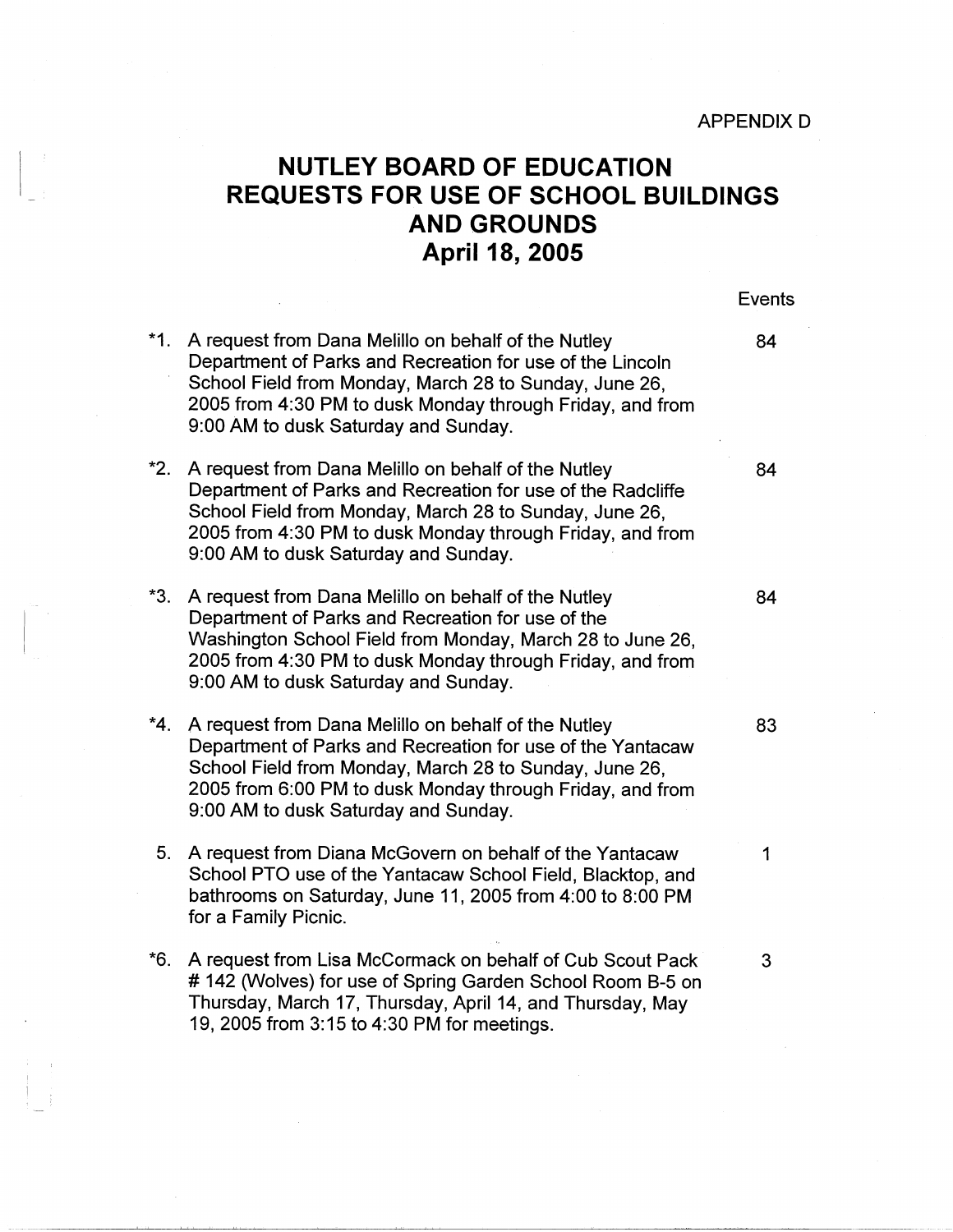- 7. A request from Lee Ann Davis on behalf of Cub Scout Pack # 1 142 for use of the Spring Garden School Art Room on Wednesday, March 30, 2005 from 3:15 to 4:30 PM for a meeting.
- 8. A request from Linda Petrocchi on behalf of Girl Scout Troop 1 # 275 for use of the Yantacaw School Art Room on Monday, March 28, 2005 from 3: 15 to 3:45 PM and the Library from 3:45 to 5:30 PM for a meeting.
- \*9. A request from Dana Melillo on behalf of the Nutley  $\overline{9}$ Department of Parks and Recreation for use of the Franklin Middle School Gymnasium on Thursday evenings from Thursday, March 31, to Thursday, May 26, 2005 from 7:30 to 9:30 PM for basketball games.
- \*10. A request from Leslie Pfaff on behalf of Girl Scout Troop # 2 126 for use of the Spring Garden School Auditorium on Friday, March 11, 2005 from 3:30 to 5:00 PM for Fashion Show Rehearsal, and Thursday, March 24, 2005 from 3:30 to 5:00 PM for the Fashion Show Performance.
- 11. A request from Terry Halick on behalf of the Nutley Music 1 Boosters Club for use of the Nutley High School Room 102 on Thursday, March 24, 2005 from 7:30 to 9:00 PM for a meeting.
- 12. A request from Joanne Cocchiola on behalf of the Township 1 of Nutley for use of the Nutley High School Oval and the Franklin Middle School on Monday, May 30, 2005 from 8:00 AM to 1:00 PM for the Memorial Day Parade.
- 13. A request from Valerie Ziemer on behalf of the Yantacaw 3 School PTO Talent Show Committee for use of the Yantacaw School Gym on Tuesday, March 22, Tuesday, March 29, and Tuesday, April 5, 2005 from 6: 15 to 7:30 PM for Talent Show Rehearsals.
- \*14. A request from the John Walker Memorial Foundation for 15 permission to display a sign on the Oval Fence from Saturday, April 23, 2005 through Saturday, May 7, 2005 to announce the 2005 Walker-Thon.